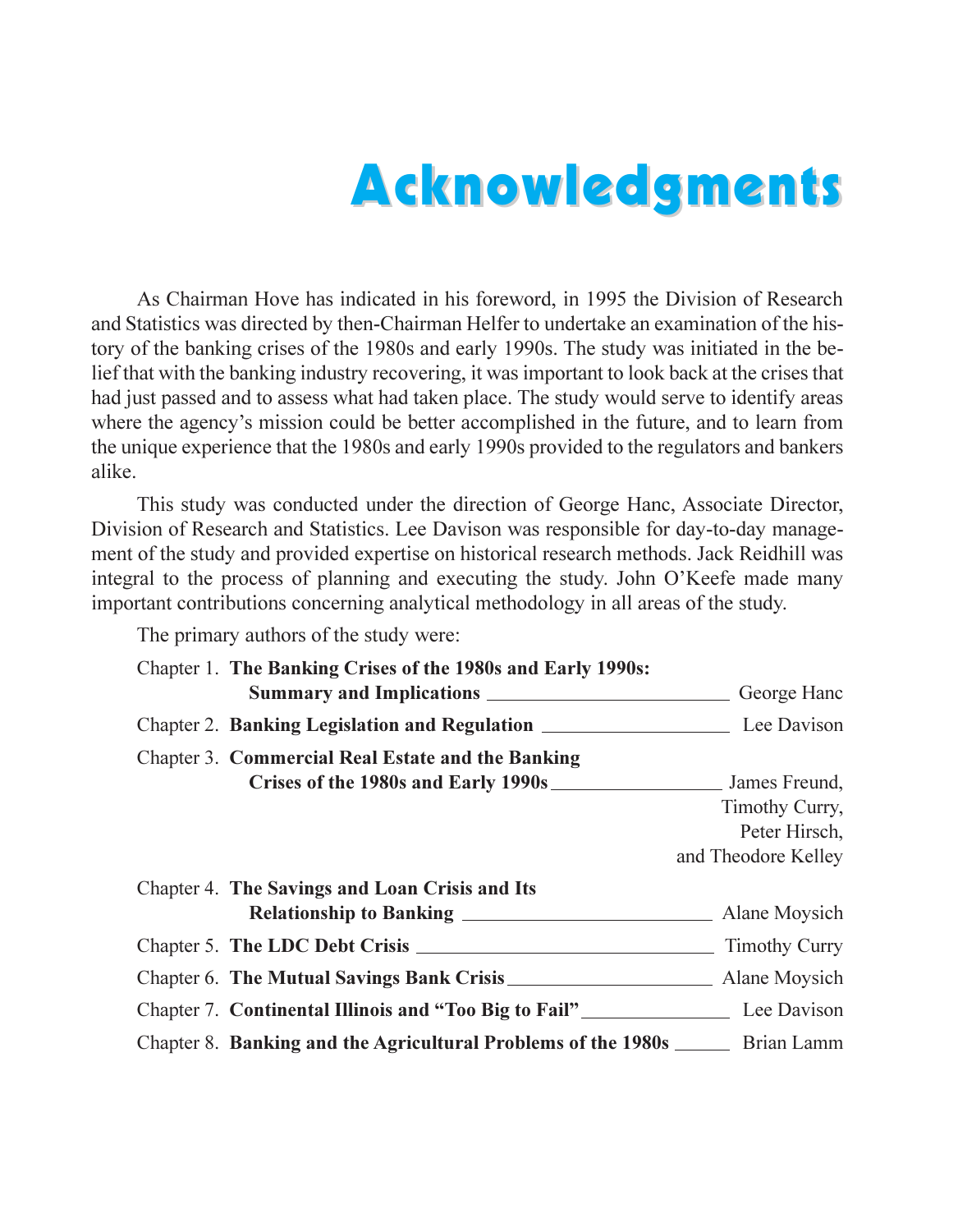| Chapter 9. Banking Problems in the Southwest                 | Brian Lamm                         |
|--------------------------------------------------------------|------------------------------------|
|                                                              | and John O'Keefe                   |
| Chapter 10. Banking Problems in the Northeast                | Brian Lamm                         |
|                                                              | and John O'Keefe                   |
| Chapter 11. Banking Problems in California                   | Victor Saulsbury                   |
|                                                              | and Timothy Curry                  |
| Chapter 12. Bank Examination and Enforcement _______________ | Timothy Curry,                     |
|                                                              | with contributions by George Hanc, |
|                                                              | John O'Keefe,                      |
|                                                              | Lee Davison,                       |
|                                                              | and Jack Reidhill                  |
|                                                              |                                    |
|                                                              | and John O'Keefe                   |

Many others on the staff of the Division of Research and Statistics provided extremely valuable research assistance, analyzed large quantities of complex data, and helped in other ways, both with production of the study and with the organization of the FDIC symposium on the study held in January 1997. Especially important research and analytical support were provided by Cynthia Angell, Jane Coburn, Joseph Colantuoni, Steven Guggenmos, James Heath, Robin Heider, Matthew Klena, Sandra Meyer, Lynne Montgomery, Lynn Shibut, Tara Sorensen, and Kenneth Walsh. Additional work was done by Joseph Bauer, Daniel Bean, Richard Brown, Timothy Critchfield, James Curtis, Jay Golter, Ronnie Kidd, Laura Kittleman, Rose Kushmeider, James McFadyen, Erin Robbins, Martha Solt, Mark Taylor, Ross Waldrop, Katie Wehner, Thomas Yeatts, and Jennifer Zanini.

In addition, I want to thank Detta Voesar, Jane Lewin, and Christine Blair for their work in editing and reviewing the many drafts of each chapter, Geri Bonebrake for her work on graphics and layout, and Cathy Wright and Donna Schull for secretarial assistance in preparing the final manuscript. I also want to thank the reference staff of the FDIC Library, all of whom were unfailingly helpful in locating research materials for the study.

The FDIC's Division of Supervision was extremely helpful during the course of the study, and provided us with invaluable support. In particular, Joseph Ketchmark and Eric Dahlstrom provided both knowledge about the supervisory process and important research assistance, and Sidney Carroll, Michael Jaworski, and Robert Walsh took part in the interviewing of regulators and bankers for the study.

I want to acknowledge the contribution of George French, now Deputy Director of the FDIC's Division of Insurance, who directed the project in its initial stages.